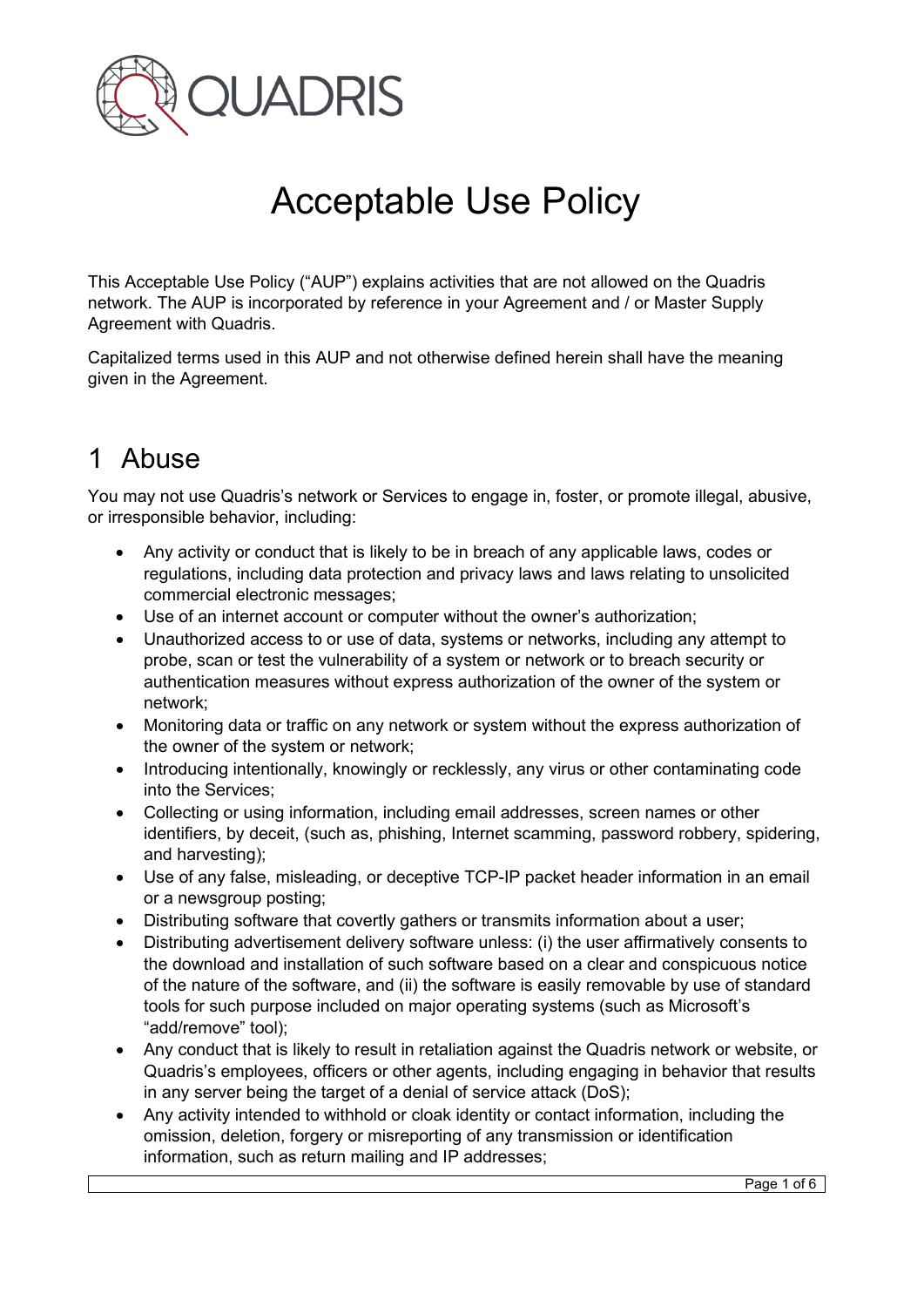

- Interference with service to any user of the Quadris or other network including, without limitation, mail bombing, flooding, deliberate attempts to overload a system and broadcast attacks;
- Any action which directly or indirectly results in any of our IP space being listed on any abuse database (i.e. Spamhaus);
- Conducting any gambling activity in violation of any required licenses, codes of practice, or necessary technical standards required under the laws or regulations of any jurisdiction in which your site is hosted or accessed; or
- Any action that is otherwise illegal or solicits conduct that is illegal under laws applicable to you or to Quadris.

## 2 Offensive Content

You may not publish, transmit or store on or via the Services any content or links to any content that Quadris reasonably believes:

- Constitutes, depicts, fosters, promotes or relates in any manner to child pornography, bestiality, non-consensual sex acts, or otherwise unlawfully exploits persons under 18 years of age;
- Publish, transmit or store any content or links to any content that is excessively violent, incites violence, threatens violence, contains harassing content or hate speech, creates a risk to a person's safety or health, or public safety or health, compromises national security or interferes with an investigation by law enforcement;
- Is unfair or deceptive under the consumer protection laws of any jurisdiction, including chain letters and pyramid schemes;
- Is defamatory or violates a person's privacy; or
- Is otherwise malicious, fraudulent, morally repugnant.

# 3 Live Events

You may not use your Quadris services to stream live sex acts of any kind, even if the content would otherwise comply with the AUP.

## 4 No High Risk Use

You may not use the Services in any situation where failure or fault of the Services could lead to death or serious bodily injury of any person, or to physical or environmental damage. For example, you may not use, or permit any other person to use, the Services in connection with the control of power generating equipment or electricity supply networks, control of aircraft or other modes of mass transportation for humans.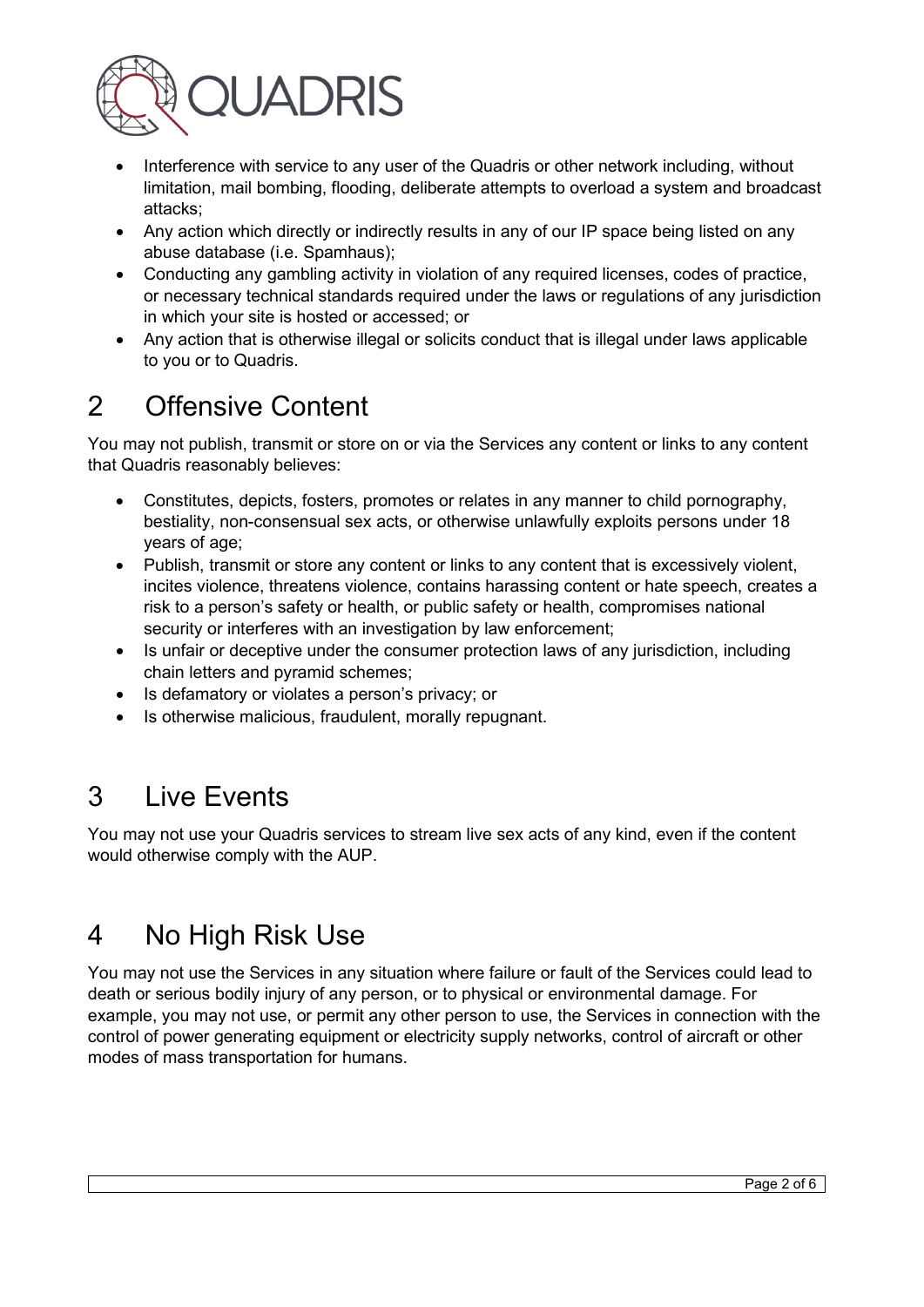

## 5 Mail Requirements

You must comply with the laws and regulations applicable to bulk or commercial email in your jurisdiction. In addition, your bulk or commercial email must meet the following requirements:

- You must have a Privacy Policy posted for each domain associated with the mailing;
- You must have the means to track anonymous complaints; and
- You must not obscure the source of your e-mail in any manner.
- You must post an email address for complaints (such as abuse@yourdomain.com) in a conspicuous place on any website associated with the email, and you must promptly respond to messages sent to that address;
- Your intended recipients have given their consent to receive e-mail via some affirmative means, such as an opt-in procedure, and you can produce the evidence of such consent within 72 hours of receipt of a request by the recipient or Quadris;
- You must use reasonable means to ensure that the person giving consent is the owner of the e-mail address for which the consent is given;
- You must include the recipient's e-mail address in the body of the message or in the "TO" line of the e-mail.
- You must honour revocations of consent and notify recipients of the same;

These policies apply to messages sent using the Services, or to messages sent from any network by you or any person on your behalf that directly or indirectly refer the recipient to a site hosted via the Services. In addition, you may not use a third party e-mail service that does not practice similar procedures for all its customers. These requirements apply to distribution lists created by third parties to the same extent as if you created the list.

# 6 Vulnerability Testing

You may not attempt to probe, scan, penetrate or test the vulnerability of a Quadris system or network, or to breach the Quadris security or authentication measures, whether by passive or intrusive techniques. Additionally, you may not perform such testing of your own Hosted System without Quadris's prior written consent.

## 7 Newsgroup, Chat Forums, Other Networks

You must comply with the rules and conventions for postings to any bulletin board, chat group or other forum in which you participate, such as IRC and USENET groups including their rules for content and commercial postings. These groups usually prohibit the posting of off-topic commercial messages, or mass postings to multiple forums.

You must comply with the rules of any other network you access or participate in using your Quadris Services.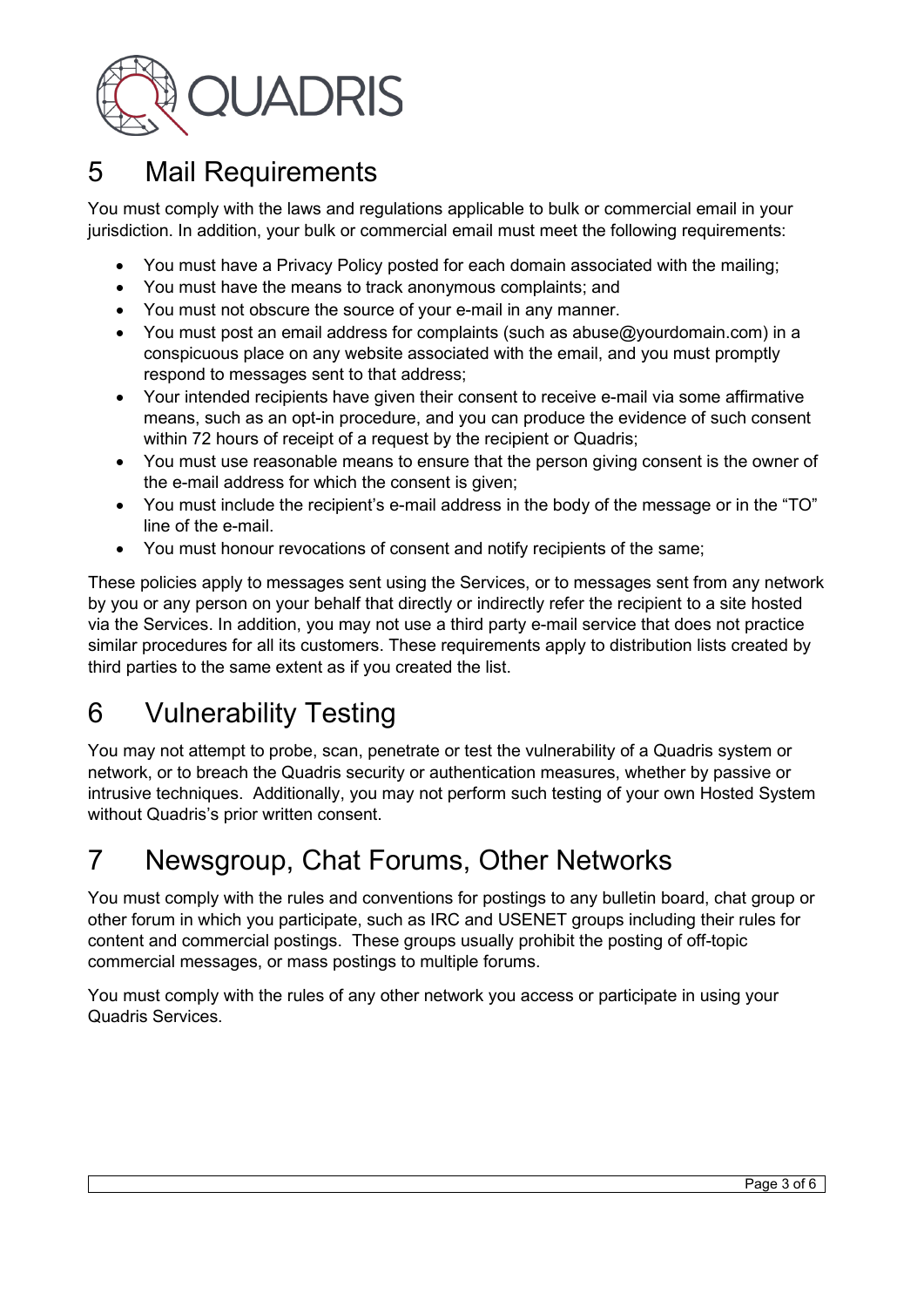

## 8 Intellectual Property and Other Proprietary Rights

You may not use our Services in a manner that infringes on or misappropriates the rights of a third party in any work protected by copyright, trade or service mark, invention, or other intellectual property or proprietary information. For example:

- You may not use the Services to download, publish, torrent, distribute, use, or otherwise copy in any manner any text, music, software, art, image, or other work protected by copyright law unless you have permission from the owner of the work to use or copy the work in that manner, or you are otherwise permitted by established intellectual property law to copy or use the work or rights in that manner;
- You may not use the Services to publish content intended to assist others in defeating technical copyright protections; and
- You may not display another person's trademark without permission.

In addition, you may not use the Services to publish another person's trade secrets, or to publish information in violation of a duty of confidentiality. It is Quadris's policy to terminate the services of customers who are repeat infringers in appropriate circumstances.

## 9 Cooperation with Investigations and Legal Proceedings

If we are legally required to permit any relevant authority to inspect your content or traffic, you agree we can do so; provided however that, where possible without breaching any legal or regulatory requirement, we give you reasonable prior notice of such requirement.

We may, without notice to you, report to the appropriate authorities any conduct by you that we believe violates applicable law, and provide any information we have about you, or your users or your traffic and cooperate in response to a formal request from a law enforcement or regulatory agency investigating any such activity, or in response to a formal request in a civil action that on its face meets the requirements for such a request.

## 10 Excessive Use of Shared System Resources

You may not use any shared system provided by Quadris in a way that unnecessarily interferes with the normal operation of the shared system, or that consumes a disproportionate share of the resources of the system. For example, we may require you to repair coding abnormalities in your Cloud-hosted code if it unnecessarily conflicts with other Cloud customers' use of the Cloud. You agree that we may quarantine or delete any data stored on a shared system if the data is infected with a virus, or is otherwise corrupted, and has the potential to infect or corrupt the system or other customers' data that is stored on the same system.

# 11 Third Party Conduct

You are responsible for violations of this AUP by anyone using your Services with your permission or on an unauthorized basis as a result of your failure to use reasonable security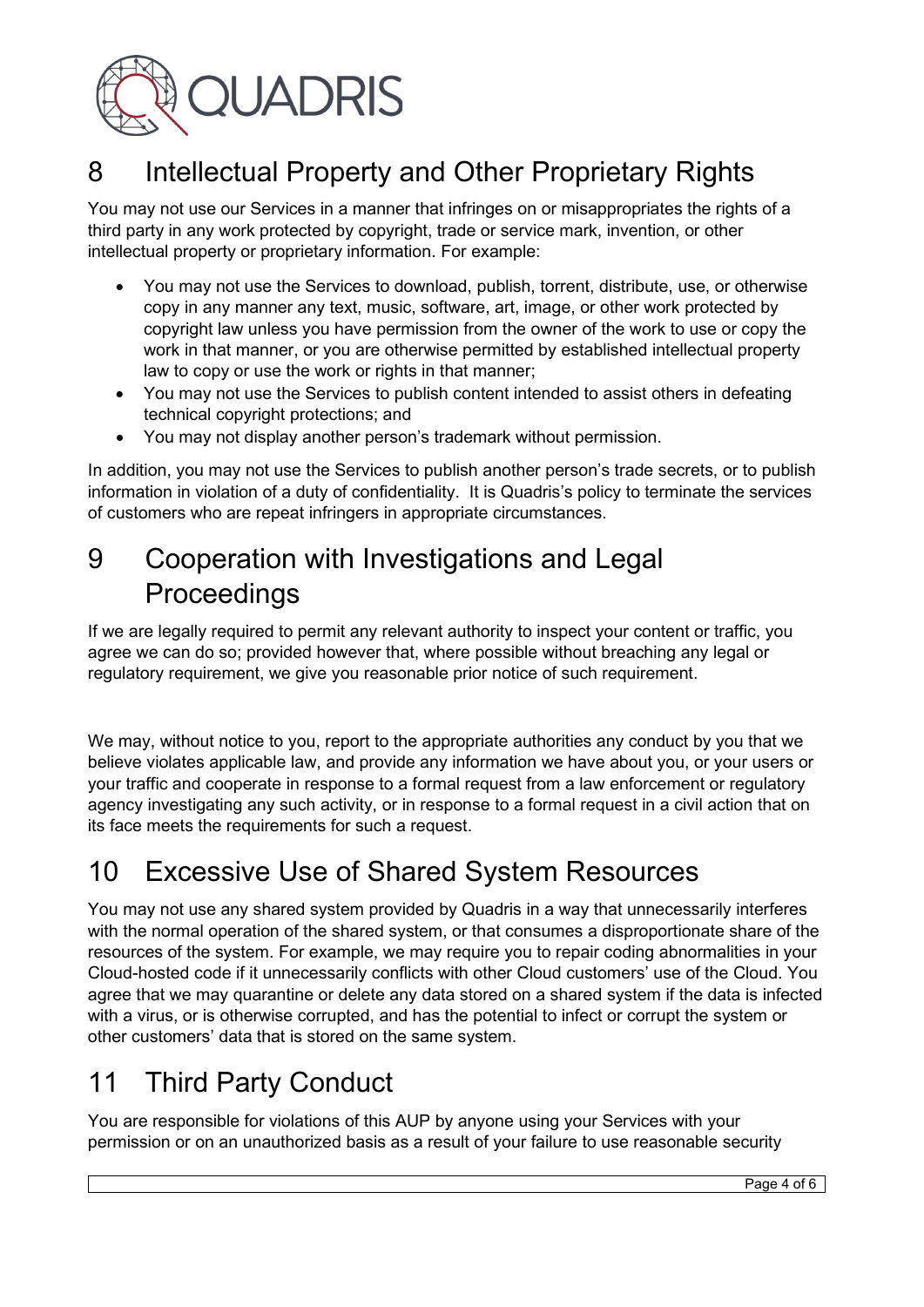

precautions. Your use of the Services to assist another person in an activity that would violate this AUP if performed by you is a violation of the AUP.

You must use reasonable efforts to secure any device or network within your control against being used in breach of the applicable laws against spam and unsolicited email, including where appropriate by the installation of antivirus software, firewall software and operating system and application software patches and updates. Our right to suspend or terminate your Service applies even if a breach is committed unintentionally or without your authorization, including through a Trojan horse or virus.

#### 12 Other

You must have valid and current information on file with your domain name registrar for any domain hosted on the Quadris network.

You may only use IP addresses assigned to you by Quadris in connection with your Quadris services.

You agree that if you register a DNS record or zone on Quadris managed or operated DNS servers or services for a domain of which you are not the registrant or administrative contact according to the registrars WHOIS system, that, upon request from the registrant or administrative contact according to the registrars WHOIS system, Quadris may modify, transfer, or delete such records or zones.

You may not register to use any Services under a false name, or use an invalid or unauthorized credit card in connection with any Services.

## 13 Changes to the AUP

The Internet is an evolving system, and the ways in which the Internet may be abused are also evolving. Therefore, we may from time to time amend this AUP to further detail or describe reasonable restrictions on your use of our Services by publishing a revised version of the AUP at https://www.quadris.co.uk/legal/aup.

The revised AUP will become effective as to you on the first to occur of: (i) your execution of a new or additional agreement for all or part of your Hosted System that incorporates the revised AUP by reference, (ii) the first day of a renewal term for an Agreement that begins at least thirty (30) days after the time that the revised AUP has been posted, or (iii) thirty (30) days following our written notice to you of a material change to the AUP.

If your compliance with the revised AUP would adversely affect your use of the Hosting Services, you may elect to terminate the Agreement by giving Quadris written notice of your objection no later than thirty (30) days following the date that the revised AUP would otherwise have become effective as to you. We will not charge you an early termination fee for a termination on these grounds. If you elect to terminate, you may continue using the Services for up to an additional ninety (90) days and we will not enforce the revision as to you during this time, you will continue to be subject to the prior version. If you choose to terminate your Services under this Subsection, we may decide to waive that change as to you and keep your Agreement in place for the remainder of the term.